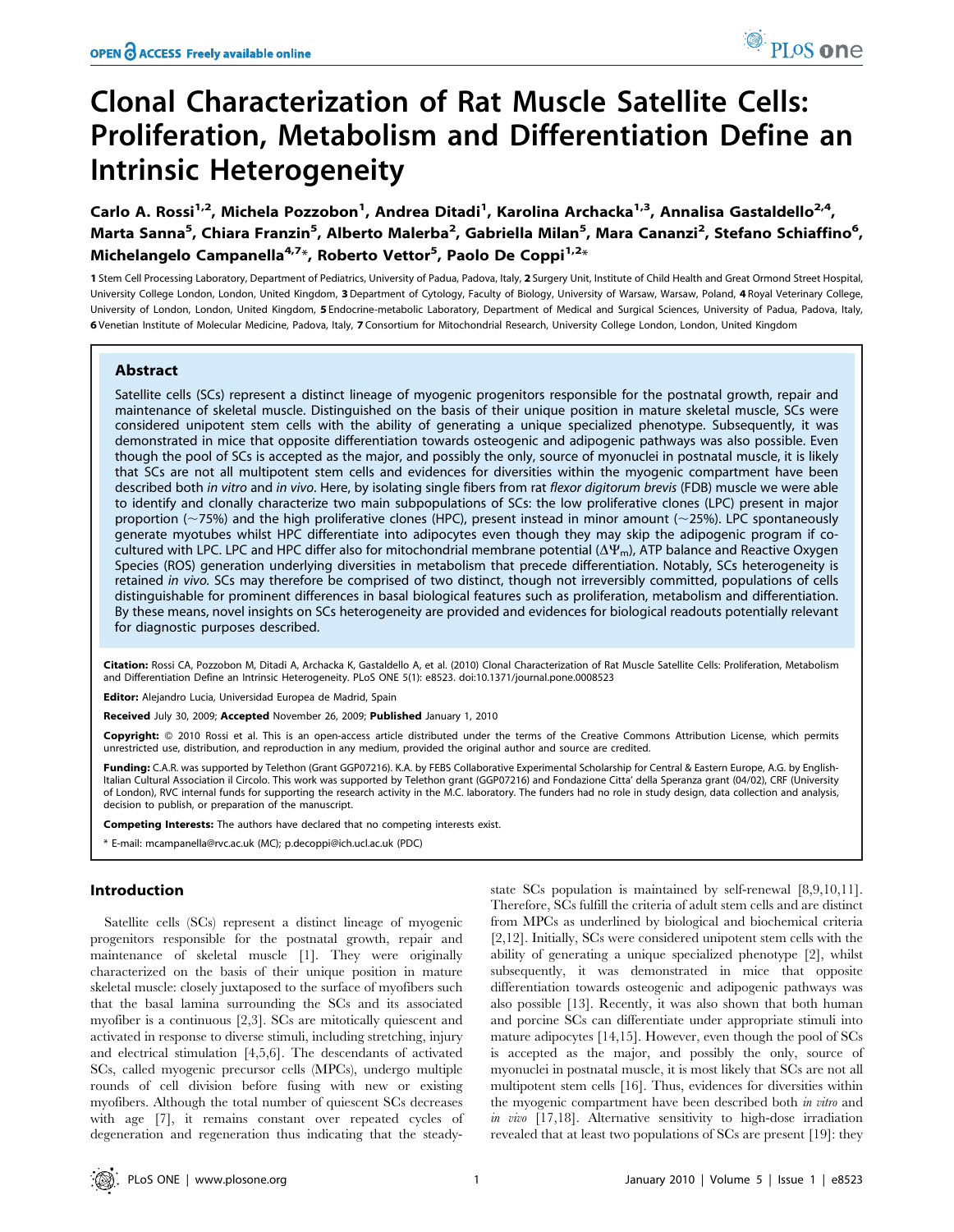are distinguishable by proliferative and myogenic capacities [20] with a proportion that varies according to the age [21]. Similarly, after bupivacain injection, two SCs subpopulations get activated: committed myogenic precursors and ''stem'' satellite cells [22,23,24]. Intrinsic heterogeneity was indeed evident when the activating sequence of myogenic regulatory factors (MRFs) was exploited [24]. Among others, Myf5 expression has led to the existence of hierarchical subpopulations of SCs [16;17;25]. In particular, SCs have been shown to be composed of about 10% stem cells  $(Pax7+/Myf5-)$  and 90% committed myogenic progenitors (Pax7+/Myf5+) [16]. More recently, variation in the expression of various non-specific myogenic markers such as nestin [26], CXCR-4 and b1-integrin [27], and ABCG2 and Syndecan-4 [28] have also been described. Despite the evident heterogeneity, the phenotypical characteristics of these subpopulations were hard to elucidate because their behavior in vitro has been difficult to investigate. Using a new experimental maneuver that permits clear and correct isolation of SCs from the fiber of origin, we report, for the first time, that two subpopulations of SCs coexist in fixed proportions on the single fiber: the low proliferative (LPC) and the high proliferative clones (HPC) which show alternative myogenic potential in vitro retained also in vivo. Intriguingly, although the HPC give spontaneously rise to adipocytes their myogenic potential can be boosted if co-cultured with LPC. Besides assessing the regenerative and proliferative potentials of SCs, we also investigated functional cellular markers attributable to mitochondrial function. Thus, we exploited the mitochondrial membrane potential  $(\Delta \Psi_{\rm m})$  [29], the pathways of ATP production and the rate of Reactive Oxygen Species (ROS) generation discovering that LPC and HPC remarkably differ in every of these parameters accounting for differences in basal cell signaling and metabolism. In this way, we do not just provide experimental evidences for different populations of SCs but also indications for readouts that may lead to applied studies of regenerative medicine.

# Results

# Low and High Proliferative Clones Are Detected in Single Muscle Fibers Cultured in Hanging Drops

Single fibers isolated by enzymatic digestion and mechanical dissociation from rat FDB muscles were cultured in hanging drops, technique commonly used for embryonic stem cells culture to avoid cell adhesion and promote cell differentiation [30] (Fig. S1). About 5 Pax7 positive SCs were associated to each single FDB muscle fiber  $(5.0\pm0.6, n = 200$  fibers) (Fig. 1a, top; Fig. S2) and underwent rapid activation, revealed by MyoD expression and proliferation in culture. In this system proliferating SCs do not leave the native fiber, as normally happens when plated onto a rigid substrate. They remain in their niche under the basal lamina, thus allowing the comparison of different clones arising from each SC. When fibers were maintained in suspension for 5 days, two types of clones were observed on the myofiber surface: low proliferation clones (LPC), containing equal or less than 4 cells, and high proliferation clones (HPC), containing more than 4 cells (Fig. 1a, bottom left). Interestingly, analysis of 70 fibers from 3 different animals revealed that SC clones, identified for the expression of Pax7 and MyoD (Fig. 1b), were present in fixed proportion in each fiber:  $3.7\pm0.9$ (about 76%) gave rise to LPC, whilst  $1.2\pm0.6$  (about 24%) SCs gave rise to HPC (Fig. 1a, bottom right).

#### LPC and HPC Derived from Freshly Isolated SCs

In order to verify that LPC and HPC derived from distinct SC sub-populations, clonal cultures of freshly isolated SCs mechanically disaggregated from single fibers were established. More than 500 fibers out of 10 different animals were analyzed. Purity of stripped cells was confirmed by immunostaining for SC markers  $97\pm1\%$  of stripped cells was positive for Pax7,  $92\pm8\%$  for Myf5 and  $95\pm3\%$  for MyoD after adhesion (500 cells examined for each marker, 10 random fields evaluated at  $10\times$  magnification, 5 different experiments; Fig. S3). The absence of contaminating cells in the preparations was confirmed by negative immunostaining for haematopoietic marker CD45, macrophage marker CD163 and endothelial marker CD31 (Fig. S4).

Similarly to what previously reported for other stem cell sources [31], limiting dilutions in 96-well dishes technique was used to determine SC phenotype at single cell level. Single clones maintained in proliferating medium [5] were left for 10 days and examined daily at phase contrast microscope. The number of clones obtained from a single fiber was  $2.4\pm0.7$ , confirming the absence of contaminant cells (Fig. S2). By phase-contrast microscopy, SC clones were easily distinguished on the basis of their proliferation rate into LPC (Fig. 1c, left) and HPC (Fig. 1c, middle), similarly to what observed in single fiber cultures. A diagram showing Pax7 and MyoD expression in LPC and HPC after 5 and 10 days has been reported (Fig. 1c, right). Moreover, the relative proportion of LPC  $(1.8\pm0.4; 75%)$  and HPC  $(0.6\pm0.3; 25%)$  (Fig. 1d, left) resemble what we have observed with cultures of single fibers (compare with Fig. 1a, bottom right). After 10 days in culture, 50 to 400 cells  $(323 \pm 201)$  in LPC and 800 to 3.700 (1.432 $\pm$ 903) cells in HPC were present (Fig. 1d, center). This was related to a marked difference in the duplication time of LPC and HPC that was  $50.4\pm8$  and  $18.5\pm7$  hours, respectively. Differences in proliferation were also confirmed by evaluating the amount of EdU  $(5$ -ethynyl-2'deoxyuridine) incorporated by duplicating SCs in an interval of 48 hours.  $3\pm2\%$  of cells in LPC and  $29\pm11\%$  of cells in HPC  $(p<0.001)$  were in active DNA synthesis (Fig. 1d, right). For PCR analyses, various LPC and HPC were pooled, in order to collect enough material compatible to the sensibility of the technique. Standard PCR on LPC and HPC showed that both clones expressed Pax7 and Myf5, while the expression of MyoD was not detectable in HPC at day 10 (Fig. 1e, left). At the same time point, quantitative real time PCR analysis confirmed a significant reduction of MyoD expression in HPC (Fig. 1e, center) and showed that myogenin expression was also very low (Fig. 1e, right). Finally, HPC were successfully subcloned using serial dilution technique and they were able to generate LPC and HPC, in a proportion comparable to the one obtained in the first clonal generation  $(82 \pm 16\% \text{ LPC and } 18 \pm 10\% \text{ HPC})$  (Fig. S5). Heterogeneity of SCs has been extensively described in the last few years. It is believed that SCs, 24 h after activation, express Pax7 and MyoD, but then a proportion of them (around 20%) withdraw from cell cycle to return in a quiescent state (Pax7+ MyoD) that is linked to the maintenance of the SCs pool [32]. This SCs proportion is considered to retain a multipotent differentiation potential [33] but have remained unclear for many years if they represented a distinct population or a dynamic state during SC activation [24]. We found that the proportion of SCs able to proliferate at high rate at clonal level (HPC) was around 25% of the total. Noteworthy, this could plausibly be the subset with stem cell characteristics. Similarly to adult stem cells in fact, they rapidly grow in culture when exposed to proper stimuli, as partly showed before [33], and could be clonally expanded in culture [31] containing high serum.

# SCs Proliferative Potential Correlates with Differences of the F1Fo-ATPsynthase Efficiency and ROS Generation Rate

Intrigued by the differences in proliferation we then investigated whether these two populations of cells might differ also for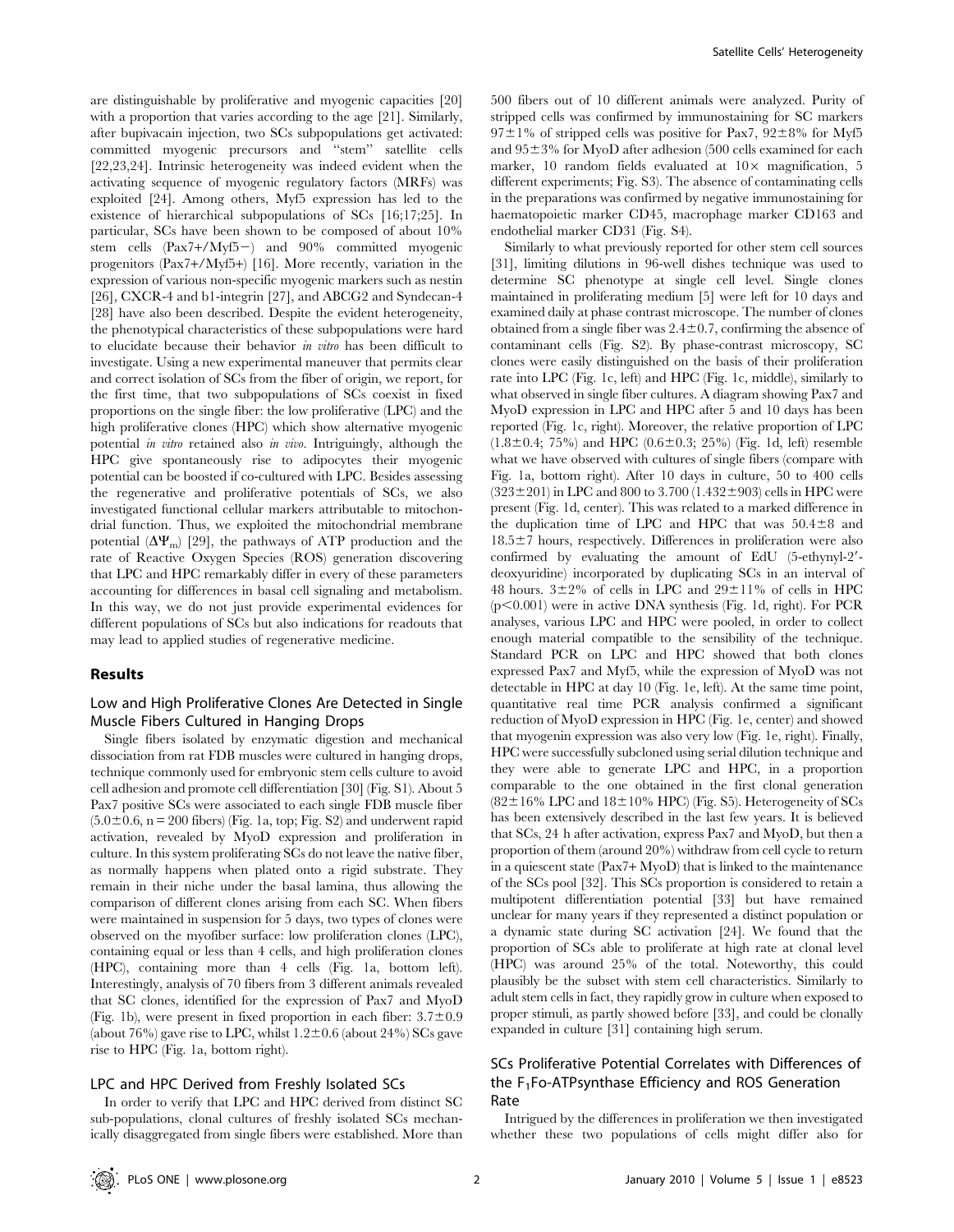

Figure 1. Identification and characterization of 2 subpopulations of SCs. (a) Evaluation of the average number of SCs per single fiber. Isolated FDB single fibers were immunostained with anti-Pax7 antibody and merged with DAPI immediately after isolation, in order to count the SCs (white arrows) per fiber (top panel left; high magnification on top panel right). Single fibers were also cultured in suspension for 5 days and SCs were evaluated. LPC and HPC are distinguishable on the fiber (indicated with LPC and HPC). SCs were immunostained with anti-Pax7 antibody and merged with DAPI (bottom left, bar = 100 µm). In the diagram percentage of LPC and HPC per single fiber (n = 50) is reported (bottom right, mean±s.d., \*\*\*p<0.001). (b) Immunostaining for Pax7 and MyoD, merged with DAPI, was performed on both LPC and HPC on fiber, showing that SCs in both clones are positive for such markers after 5 days in suspension culture (bar = 100 µm). (c) Cloning of freshly isolated SCs through limiting dilutions in 96-well dishes. LPC and HPC are distinguishable after phase-contrast microscope analyses (left, bar = 100 µm, insets with higher magnification). In the diagram on the right the % of cells staining positive for Pax7 and MyoD, both in LPC and in HPC, after 5 and 10 days of culture respectively, is reported. (d) In the diagram on the left, percentage of LPC and HPC derived from cloning of freshly isolated SCs per single fiber, then diagrams showing that average number of cells (center) and percentage of EdU-positive cells in LPC and HPC (mean $\pm$ s.d., \*\*\*p $<$ 0.001) (right). (e) Semiquantitative PCR analysis for myogenic markers Pax7, Myf5 and MyoD (house-keeping gene: beta-2-microglobulin) (left), and real-time PCR analysis for MyoD (center) and myogenin (right) (mean±s.d., \*\*\*p,0.001, normalized against housekeeping gene beta-2-microglobulin) on pools of LPC and HPC. doi:10.1371/journal.pone.0008523.g001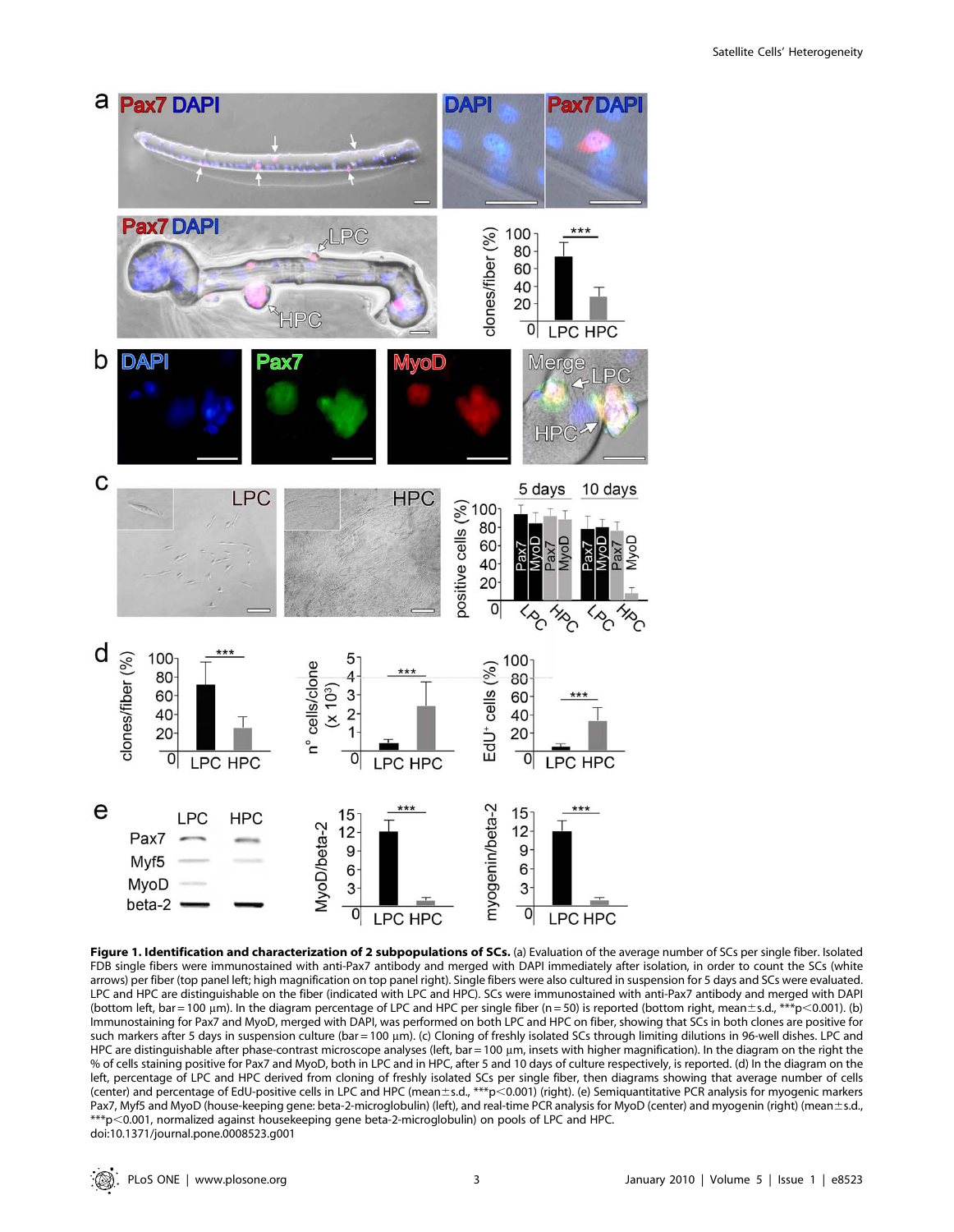metabolic markers. Therefore, parameters attributable to the efficiency of mitochondrial function were readily investigated. Assessment of the mitochondrial membrane potential  $(\Delta \Psi_{\rm m})$  with the potentiometric dye tetramethyl rhodamine methyl ester (TMRM) showed that LPC have reduced  $\Delta \Psi_{\rm m}$  than HPC cells (Fig. 2a), suggesting that differences in the coupling of the mitochondrial  $F_1F_0$ -ATPsynthase are likely to occur. Thus, resting  $\Delta \Psi_{\rm m}$  may be a short-hand for protons motive force throughout the Electron Respiratory Chain (ERC) hence a direct function of the  $F_1F_0$ -ATPsynthase in intact cells [34;35] whereas an increased H<sup>+</sup> flux through the F<sub>1</sub>Fo-ATP synthase reduces the  $\Delta \Psi_{\rm m}$  and conversely a reduced  $H^+$  flux increases it. To confirm that, clones were subsequently exposed to  $2.5 \mu g/\mu l$  oligomycin, a selective inhibitor of the F<sub>1</sub>Fo-ATP synthase activity and the  $\Delta \Psi_{\text{m}}$ monitored over time. As a result of an active respiration, the continued efflux of protons increased  $\Delta \Psi_{\text{m}}$  (Fig. 2b, left) and this increase was more sustained in LPC than in HPC although both clones eventually reach a final state that normalizes the initial differences (control conditions, LPC:  $1121.68 \pm 118.95$  and HPC:  $1595.52 \pm 184.18$  arbitrary units; after Oligomycin, LPC:  $2735.95 \pm 499.28$  and HPC:  $2349.95 \pm 224.53$  arbitrary units;  $p<0.001$ , n = 7 distinct cultures) (Fig. 2b, right).

If this interpretation is correct, the ATP generated from mitochondrial oxidative phosphorylation (OXPHOS) should be the main source of energy in LPC and since these cells could not be transfected with intracellular targeted luciferase [36] (data not shown) to gain a discrete measurement of ATP dynamics, we quantified the concentration of free magnesium  $[Mg^{2+}]_c$  as alternative read-out of ATP fluxes [37] (see Methods). Oligomycin was also employed in this experiment to block the  $F_1F_0$ -ATPsynthase and monitoring the decay of ATP (corresponding to a rise in  $[Mg^{2+}]_c$ ) in both LPC and HPC. Consistently, the ATP level dropped quite instantly in LPC whilst in HPC a visible effect took over  $\sim 60$  minutes to occur (Fig. 2c, left). The kinetic of  $[Mg^{2+}]_c$  was then calculated and plotted as histogram (Fig. 2c, right) (LPC:  $1.42\pm0.49$  and HPC:  $0.42\pm0.07$  arbitrary units,  $p<0.001$ , n = 3 different cultures). These data suggest that HPC metabolism seems to be more glycolytic than that of the LPC in which mitochondria appear more coupled and act as the principal source of intracellular energy. Glycolysis is a feature of every highly proliferative cell (e.g. cancer cells) [38] and also contributed by alterations in fundamental signalling mechanisms the most representative of which is Reactive Oxygen Species (ROS) generation [39], which we have therefore evaluated [40]. This was done using the fluorescent probe dihydroethidium (DHE) which forms a fluorescent product (ethidium) when oxidised allowing a real time detection of basal generation of ROS [41]. The traces reported in Fig. 2d show that in HPC the DHE oxidation is significantly faster than in LPC indicating that the HPC have an increased rate of ROS generation at resting conditions. Values summarized in panel d right (LPC:  $1.13 \pm 0.41$ and HPC:  $2.92 \pm 0.87$ ; rates from normalized arbitrary units,  $p<0.005$ , n = 2 different cultures) confirm that cellular ROS are more prominent in HPC than LPC, consistent data with the findings on  $\Delta \Psi_{\rm m}$  and ATP.

### Spontaneous Adipogenic Differentiation of HPC

Once dissociated from the parental fiber, LPC and HPC SCs revealed also a distinct differentiation potential. When cultured in myogenic medium, LPC exhibited a normal myogenic differentiation with formation of abundant myotubes (Fig. 3a, top) expressing desmin (Fig. 3a, bottom). Instead, in the same culture conditions, HPC spontaneously formed a large number of multiand paucilocular adipocytes (Fig. 3b, top left) while generating only rare myotubes (Fig. 3b, bottom left). Adipogenic differentiation was documented by Oil-Red-O staining of lipid droplets (Fig. 3b, top center) and immunodetection of perilipin, an adipocyte-specific protein coating lipid droplets (Fig. 3b, top right). In addition,  $97.0 \pm 2.8\%$  cells in HPC were positive for leptin (Fig. 3b, bottom center), whereas LPC cells were all negative. Mitochondrial uncoupler protein 1 (UCP-1), a marker of brown adipose tissue (BAT), was not detected by quantitative real time PCR in either LPC or HPC (Fig. 3b, bottom right). Previous studies have demonstrated that SCs can give rise to adipocytes, osteocytes and smooth-muscle cells, other than myotubes, if cultured in conditioned media containing tissue-specific differentiation factors [13,14]. This was believed to be a stochastic phenomenon driven by the MAD pathway [33]. Interestingly, this property seems to be confined to a fixed proportion of SCs, defined HPC as demonstrated by leptin and perilipin expression and Oil-Red-O staining. Whilst Oil-Red-O is not strictly specific for adipose cells [42], leptin and perilipin expression cannot be found in myogenic cells. Moreover, differently to what previously demonstrated [43], the lipid droplets inside the cytoplasm tend to fuse giving rise to unilocular cells with the morphological features of the white fat cell. This is in accordance with the absence of UCP1 expression in the adipocytes formed by HPCs in these set of experiments as well as in previous studies carried out using both rodents and human SCs [13,14]. Therefore, we believe that adipogenic potential of SCs at clonal level is limited to a precise proportion of cells that is represented by a subset of those that downregulate MyoD after activation and retain great proliferative potential. Further studies however will be necessary to finally elucidate the fate of adipocytes derived from SCs. In this perspective, one limitation of our study is related to the fact that SCs were derived from one single muscle to avoid the well described intermuscular variability [44].

# LPC Have a Higher Myogenic Regenerative Potential than HPC Following Transplantation In Vivo

In order to investigate whether the remarkable differences of LPC and HPC cells in vitro were maintained in vivo, pools of 20.000 LPC cells or 20.000 HPC cells, derived from GFP-transgenic rats, were injected separately in regenerating wild-type rat muscles. To induce muscle regeneration, rat tibialis anterioris muscles were treated with bupivacaine (which causes muscle fiber necrosis followed by regeneration), injected with the cells 72 hours later and examined after 3 weeks. The contribution of donor cells to myonuclei, determined by the number of GFP positive fibers, was different between LPC and HPC. In particular, the number of GFP-positive muscle fibers was much higher in muscles injected with LPC cells  $(273±46$  per section) than in muscles injected with HPC cells  $(52\pm12)$  per section) (Fig. 3c). On the contrary, the engraftment of donor cells into the SC niche, determined by the presence of GFP positive donor-derived cells in the Pax7 cell population, was not significantly different (Fig. 3d). This may be due to the fact that HPC, which are less committed to myogenic lineages and subjected to high self-renewal, have more chance in vivo to engraft in the SC cell niche and could require longer or another cycle of muscle damage to act in myofibers formation. These results are in accordance to what previously reported about the potential of slow-cycling cells in vitro that showed a great proliferative potential in vivo [17] and have been suggested also by the recent demonstration of a subset of satellite-side population cells which in vivo preferentially contribute to the SC-niche [28]. Interestingly, in our setting the number of Pax7+GFP+ cells did not vary among the 2 different groups (Fig. S6). All these data together seem to indicate that while LPC may represent a transplantable population of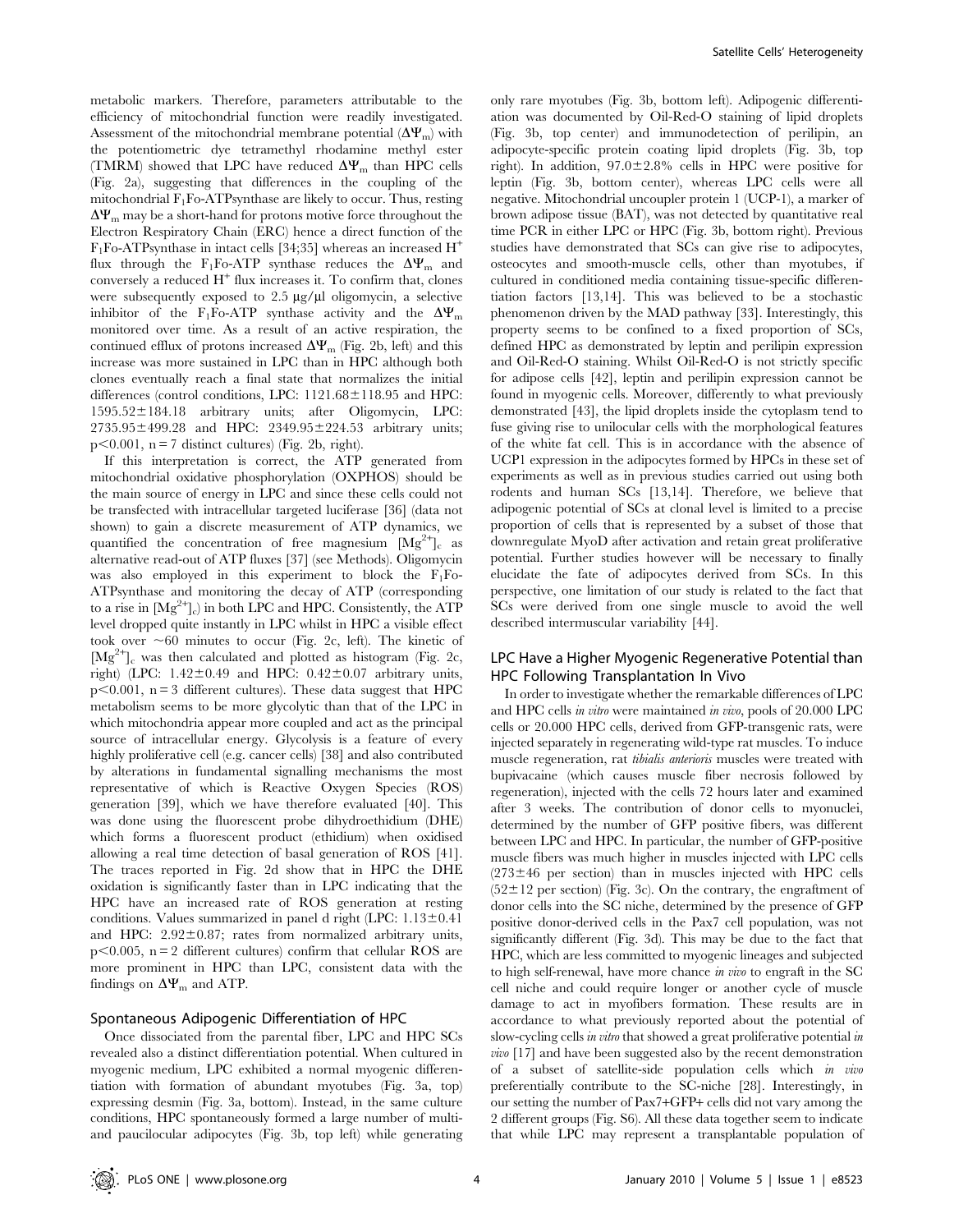

Figure 2. Metabolic characterization of Low and High Proliferative Clones. (a) Confocal images showing TMRM fluorescence as measurement of mitochondrial potential ( $\Delta\psi_m$ ). LPC (left) shows, in this culture condition, a lower  $\Delta\psi_m$  compared to HPC (right). (b)  $\Delta\psi_m$  was measured in real time in LPC and HPC using TMRM fluorescence and confocal imaging. Cells were treated with oligomycin (2.5 µg/µl) to block the F<sub>O</sub> component of the  $F_1F_0$ -ATPasynthase. 1  $\mu\overline{M}$  FCCP was added at the end of each experiment to completely depolarize the mitochondria. Diagram on the left shows the trend over time. Values derived from 21 individual cells before and after oligomycin addition for LPC and HPC are summarized in diagram on the right (\*\*\*p<0.001). (c) Cellular ATP was followed in real time by measuring intracellular [Mg<sup>2+</sup>]<sub>c</sub> using the fluorescent dye Magnesium Green (Mag-green). LPC and HPC were treated with oligomycin (2.5 µg/µl) and (left) traces trend monitored over time (traces are mean±s.d. of 10 individual experiments for cell type); plotted values of [M̄g<sup>2+</sup>]<sub>c</sub> rate (mean±s.d.) is presented in diagram on the right (\*\*\*p<0.001). (d) ROS production was measured using 5 µg/ml dihydroethidium (DHE). Diagram on the left shows an increase in DHE fluorescence in LPC and HPC recorded in real time and diagram on the right the rate values (mean $\pm$ SD) of three different experiments are summarized (\*\*p $<$ 0.005). doi:10.1371/journal.pone.0008523.g002

committed progenitors, both LPC and HPC are functional to maintain SCs niche. In our view this validates once more the high contribution to both muscle regeneration and self-renewal observed when different populations of SCs are transplanted either with their fiber [45] or as freshly isolated cells [46].

# HPC Co-Cultured with LPC Switch from the Adipogenic to the Myogenic Differentiation Program

Fat deposition within muscle tissue is not present in physiological conditions and adipocytes are rarely seen in standard SC cultures, suggesting that the propensity of HPC cells to undergo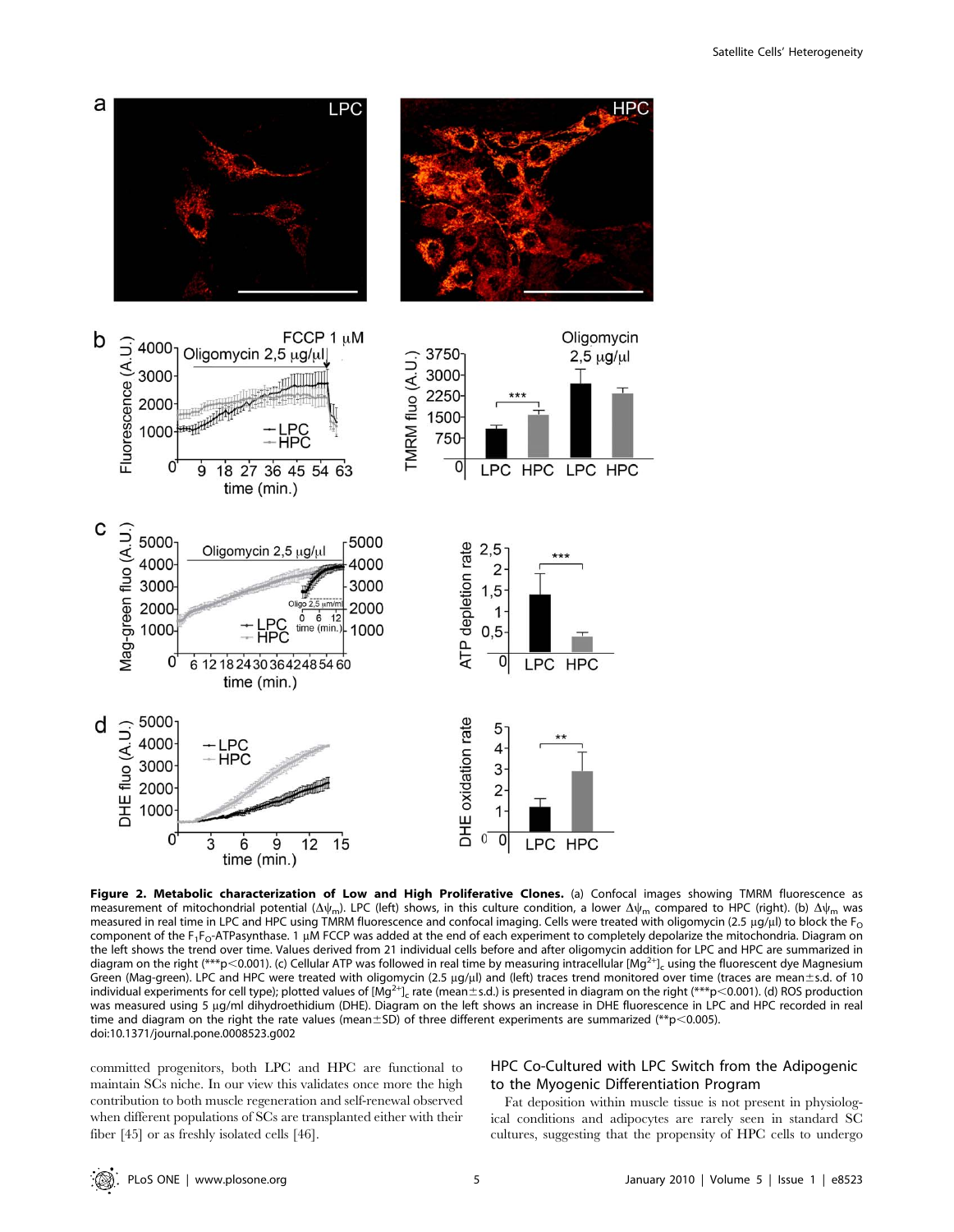

Figure 3. In vitro and in vivo differentiation potential of subpopulations of SCs. (a) Spontaneous differentiation potential of LPC and HPC in high serum medium: LPC give rise to mature myotubes (top), as visible through phase contrast microscopy, that were positively immunostained for desmin (bottom, bar = 100 µm). (b) HPC give spontaneously rise to adipocytes, well visible through phase contrast microscopy (top left), and a small amount of myotubes (bottom left). Lipid droplets are marked through Oil-Red-O staining (top center) and immunostaining for perilipin (top right) (bar = 100 µm). Immunostaining for leptin on HPC (bottom center). Real-time PCR for mitochondrial uncoupler protein UCP-1 on LPC and HPC, compared with brown adipose tissue (BAT) (\*\*\*p<0.001; bottom right). (c) Epifluorescence analysis for GFP and immunostaining for laminin on muscle sections injected with LPC (left) and HPC (center). On the right is reported a diagram indicating for each of six animals treated the amount of GFP+ fibers per section of muscle injected with LPC and HPC (mean ±s.d.,\*\*\*p<0.001). (d) Immunofluorescence analysis for Pax7 and epifluorescence for GFP, merged with DAPI on sections of muscles treated with LPC (top panel, left) and HPC (top panel, right). Epifluorescence for GFP and immunostaining for laminin, merged with DAPI, on sections of muscles treated with LPC (lower panel left) and HPC (lower panel right) (bar = 100 μm). doi:10.1371/journal.pone.0008523.g003

adipogenic differentiation is normally repressed and revealed only when HPC SCs are cultured in isolation. To determine whether this repression is mediated by LPC cells, we designed an experiment in which SCs clones derived from GFP-transgenic and wild type rats were co-cultured. Specifically, we added GFP<sup>+</sup>-HPC to wild-type LPC or wild-type HPC to GFP<sup>+</sup>-LPC, in an average proportion (HPC/LPC) of 26,5 (Fig. 4a, top). Under these conditions, none of the HPC observed gave rise to adipocytes, as determined by phase contrast microscopy, Oil-Red-O staining and immunostaining for perilipin and leptin (data not shown). Instead, we observed an increased tendency of HPC to fuse and differentiate into myotubes (Fig. 4a, middle left). In particular, 20 days after culture  $80 \pm 9$  GFP<sup>+</sup> myotubes were observed when GFP<sup>+</sup>-HPC were co-cultured with LPC, compared to  $3\pm1$ myotubes formed when the same number of HPC were clonally cultured for the same time (Fig. 4a, middle center). The switch from adipogenic to myogenic program was not only induced by fusion of HPC with LPC cells, since also mononucleated HPC cells showed enhanced MyoD expression in the co-cultures. While only  $4\pm2\%$  of HPC cells expressed MyoD in control conditions, MyoD was present in  $73\pm14\%$  of HPC cells after 20 days in co-culture with LPC (Fig. 4a, middle right and bottom). Similarly, when HPC were cultured in LPC-conditioned medium (Fig. 4b, top) a much greater number of myotubes ( $43\pm8$  vs.  $3\pm1$ ) was formed, and the expression of MyoD was present in  $58\pm7\%$  of HPC cells (Fig. 4b, middle and bottom).

While in physiological conditions, healthy muscle does not present intramuscular adipose tissue (IMAT), this is rather common in pathological conditions as in familiar partial lipodystrophy, obesity, type 2 diabetes and the metabolic syndrome [47]. IMAT can be present in conditions characterized by an increase in muscle mass, such as in acromegaly [48], but it is particularly evident in conditions characterized by a primary decrease in the muscle mass as in myopaties, aging [49], and sedentary young subjects. These changes in the regional body composition with an increase in the adipose tissue within muscle might also affect insulin sensitivity, glucose and lipid metabolism thus mimicking the normal-weight ''metabolically obese'' syndrome [50]. In our experiments, SCs were derived from young healthy rats and it was unexpected to find such high proportion of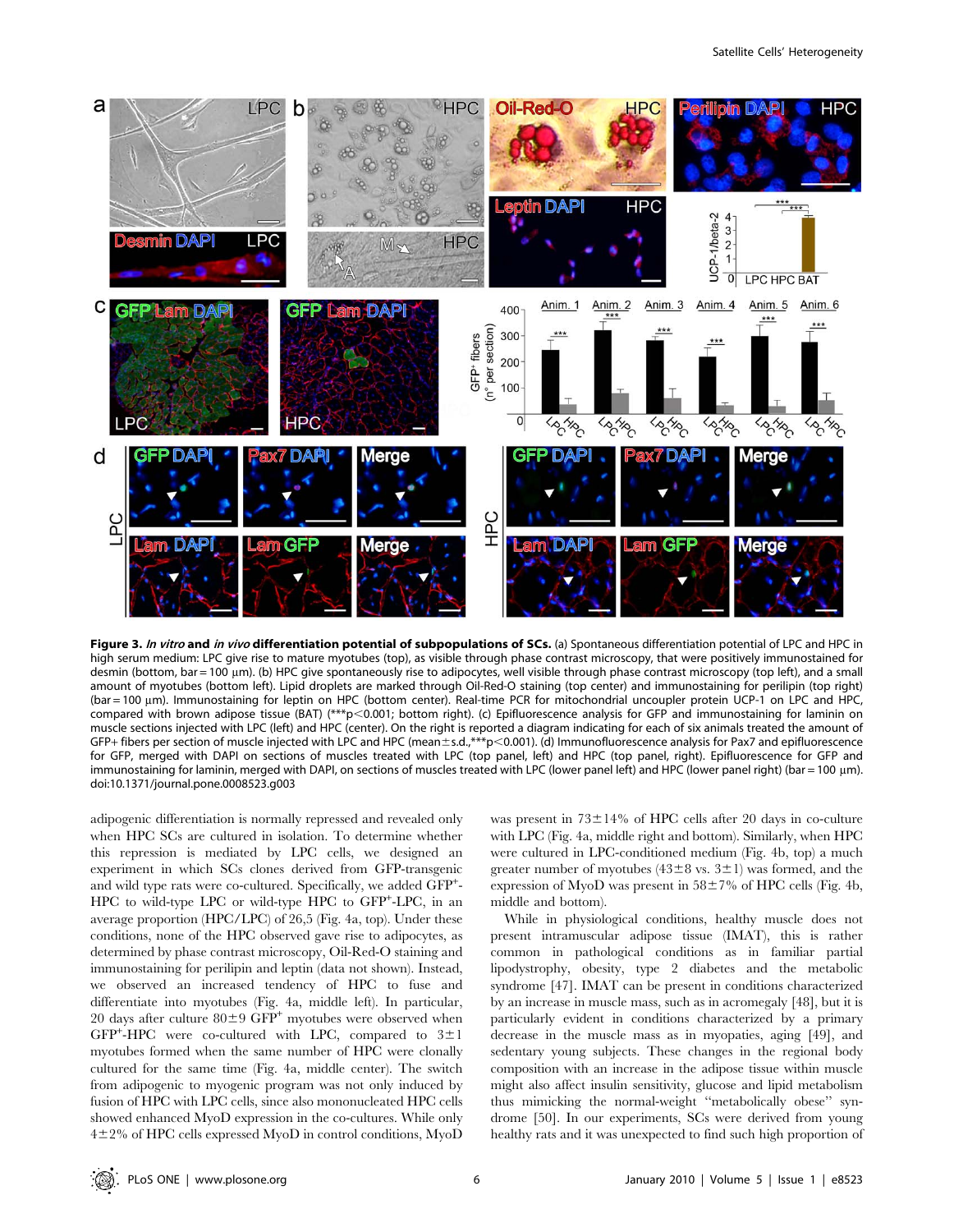

Figure 4. Co-culture of LPC and HPC. (a) Scheme for co-cultures: SCs were derived from FDB muscles of both wild-type and GFP+ rats then cloned through limiting dilutions and after 10 days of culture HPC were seeded on LPC (top panel). Increase in myotube formation derived from HPC. Epifluorescence for GFP+ myotubes (indicated with white arrows, central panel left, bar = 100  $\mu$ m), and diagrams indicating number of myotubes per clone (central panel, center) and percentage of MyoD+ cells (central panel, right) in co-cultures, compared to control HPC (mean values±s.d., \*\*\*p<0.001). Immunostaining for MyoD and epifluorescence for GFP, merged with DAPI on co-cultures (bottom panel, bar = 100 µm). (b) Scheme for culture in conditioned medium: SCs were derived from FDB muscles of wild-type rats then cloned through limiting dilutions. After 10 days of culture LPC-conditioned medium was transferred on HPC (top panel). Myotube formation (indicated with white arrows, central panel left, bar = 100 µm), and diagrams indicating number of myotubes per clone (center) and percentage of MyoD+ cells (right) in cultures with LPC-conditioned medium, compared to control HPC (mean values±s.d., \*\*\*p<0.001; middle panel). Immunostaining for MyoD on HPC cells, subjected to LPC-conditioned medium, merged with DAPI (bottom panel, bar = 100 µm). (c) Cartoon of the current working model: pools of Satellite Cells can be isolated from the muscle fiber and cultured in vitro preserving their original diversities. HPC spontaneously differentiate into adipocytes whilst LPC into myoblasts. Notably, HPC may undergo myogenic pathway if cultured together with LPC. LPC and HPC in vitro diversities mirror differences in the capacity of regenerating damaged muscles tissues. doi:10.1371/journal.pone.0008523.g004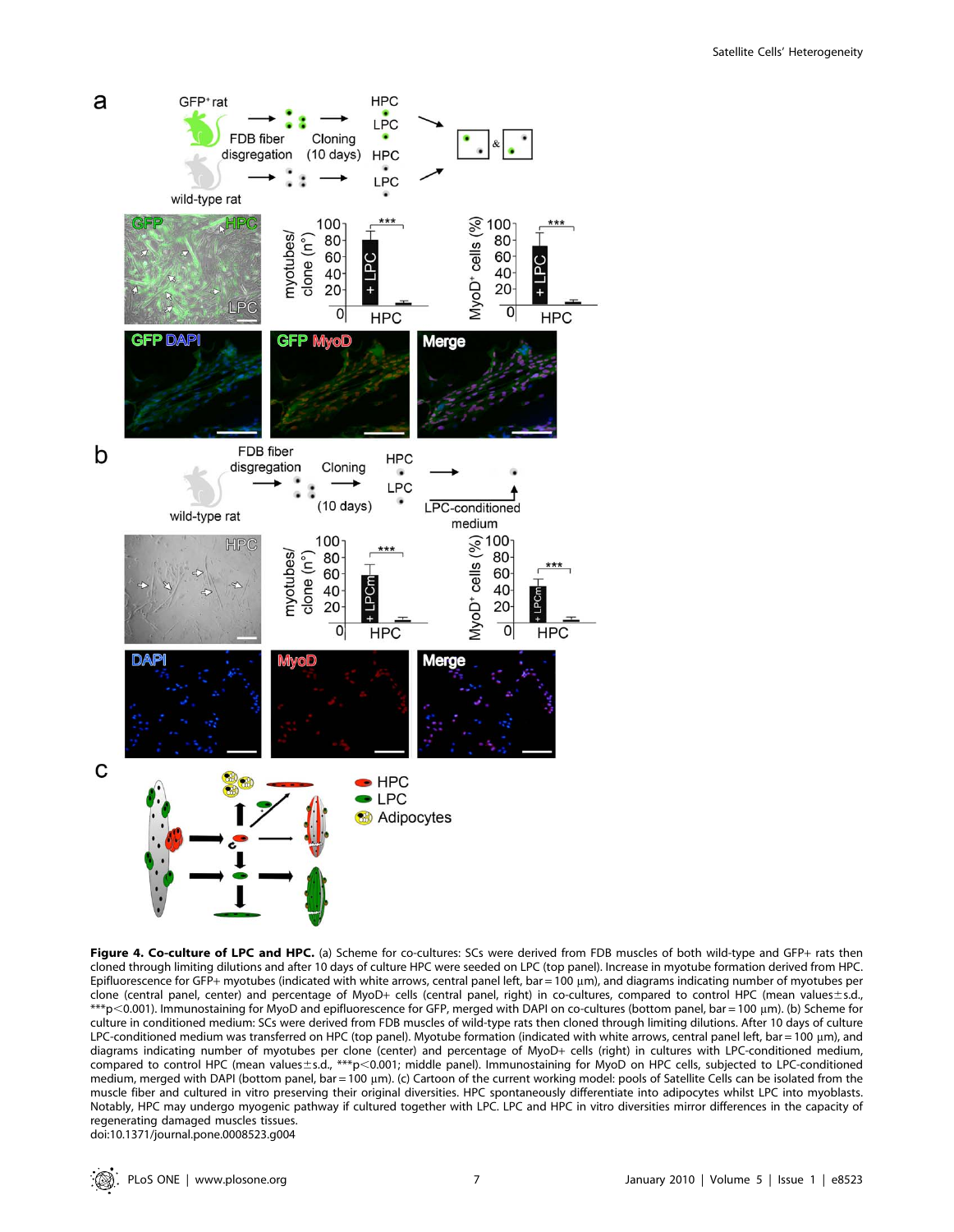cells that in myogenic conditions were able to spontaneously generate mature adipocytes (Fig. 3b). This phenomenon is originated only by a defined clonally expandable population of cells, namely HPC. By these means, we demonstrate that this regulation may also dependent on a cross-talk among distinct progenitors within the SC population similarly to what happens in other systems [51].

#### Discussion

SCs and their heterogeneity have been widely investigated and various reports already described differences in their proliferative and myogenic potentials [20,21,22,23]. Here, we confirmed such differences and showed for the first time that in rat myofibers there is a correlation between SCs proliferation and differentiation potential similarly to that previously reported for other stem cells. Using an innovative technique for single muscle fiber culture in suspension, adapted from embryoid-bodies cultures [30] we observed that not only SCs proliferate at different rates [52] but also that the ratio between clones with high (HPC) and low (LPC) proliferative rate was fixed at single fiber level. Moreover, after mechanical dissociation and cloning through limiting dilution, it was still possible to distinguish an identical ratio of LPC and HPC. Notably, differences in proliferation mirror differences in functional parameters such as mitochondrial membrane potential  $(\Delta \Psi_{\rm m})$ , ATP balance and ROS generation. HPC compared to the LPC proved to have a more glycolytic phenotype characterized by increased  $\Delta \Psi_{\rm m}$ , reduced mitochondrial generation of ATP and higher rate of ROS production. Abnormal rising of the  $\Delta \Psi_{\rm m}$  at resting conditions defines impairments in the  $H^+$  transport through the Electron Respiratory Chain (ERC) thus acting as a parameter to assess mitochondrial activity [34]. Since this is normalized via pharmacological inhibition of the terminal enzyme of the ERC (the  $F_1F_0$ -ATPsynthase) (see Fig. 2b), the oxidative phosphorylation of the HPC can be considered underperforming compared to that of the LPC. Therefore, the mitochondrial ATP generation is also reduced and addition of oligomycin able to promote a mild reduction of intracellular ATP in HPC compared to LPC (Fig. 2c). Alternative efficiency of the mitochondrial coupling was not the only distinctive feature between the two populations since HPC presented also a remarkable higher level of ROS production compared to LPC. ROS is a signal associated to cell differentiation into adipocytes [40] and HPC which spontaneously differentiate into adipocytes (Fig. 3b) show plausibly for this reason an increased rate of basal ROS production.

Taken these evidences together it may envisage that modifications in cell metabolism precede and possibly dictate the nature of the ultimate cellular differentiation. It has been already shown, although in alternative models, how environmental and nutritional conditions impinging on the animal metabolism may affect the number and the growth of muscle fibers [53,54], thus providing evidences for a bond between metabolism and quality of the muscle progenitors. The link between mitochondrial metabolism and stem cells has been previously proposed but an accurate evaluation of its entity and biological significance never performed despite its potential acknowledged (see [55] and references within). Here, we demonstrate that before the myogenic or adipogenic markers could be detectable, cells undergo remarkable modifications in their mitochondrial function. Future studies are needed to explore the real nature of these homeostatic modifications, however, to the best of our knowledge this as the entire clonal characterization here presented has never been described before and strongly suggests that proliferation and differentiation may be pre-determined and not stochastically activated among SCs [33]

whereas the metabolic features may act as early biological readouts.

These innovative results pair with recent studies that recently described the presence of subsets of cells with stem cells characteristics within the SC compartment. HPC in fact fulfill the definition of multipotent stem cells, meaning they can retain their capacity to differentiate in alternative cell types although deriving from the same embryonic compartment [56]. Similarly to SP-satellite cells [28], skeletal muscle precursors-SMP [27] and muscle stem cells-MuSC [10], HPC can contribute in vivo to the SC pool when injected after injury and may divide asymmetrically to produce LPC. However, in our experimental setting HPC, differently to SP-satellite cell, SMP and MuSC, are poorly myogenic when cultured clonally. Noteworthy, their myogenic potential is boosted when cultured in contact with conditioned LPC-media. When co-cultured together, distinguishing one or the other clone type via GFP expression, LPC were able to condition HPC and block their adipogenic conversion alongside an increase in the MyoD expression and myotubes formation. We verified that this conditioning was not due to cell-cell contact, but plausibly to released factors since the effects were obtained after 10 days of HPC culture in LPC conditioned medium (Fig. 4). Further studies however are necessary to define which soluble factors (myokine) and signaling pathways are involved in such cross-talk. If it will be confirmed that HPC represent a source of adipogenic tissue within the skeletal muscle in pathological conditions, the ability of controlling their fate could lead to important implications for therapy. However, while this study deeply investigated in vitro the characteristics of LPC and HPC their physiological role in vivo remains partially unknown.

By these means, we were able to characterize an intrinsic potential of SCs able to give rise to high and low proliferative clones. The high proliferative spontaneously differentiated to adipocytes but they could still be conditioned towards a massive myogenic differentiation if co-cultured with LPC. This is an insightful notion suggesting that a paracrine effect might occur and it would explain why spontaneous adipogenic generation/ differentiation is not present in healthy muscles. Although future work is essential to understand the molecular factors conditioning the ''choice'' of SCs between LPC and HPC as well as the crosstalk existing between these two subpopulations, this study offers novel insights towards a new level of understanding of muscle regeneration, definition and prevention of fat deposition within the skeletal muscle.

#### Methods

#### Animals

Three to four month-old Sprague-Dawley wild type rats (Harlan, Indianapolis, USA) and transgenic rats, with expression of the enhanced GFP, under the control of the cytomegalovirus (CMV) enhancer and the chicken beta-actin promoter [57], were used in this study. Animal care and experimental procedures were performed in accordance with ''D.L. 27-1-1992, number 116, applicative declaration of Healthy Minister number 8 22-4-1994''.

# Isolation of Single Fibers from Flexor Digitorum Brevis (FDB) Muscle

Single muscle fibers with associated SCs were isolated from FDB muscles as previously described [5]. In brief the hind limb FDB was digested for 3 hours at  $37^{\circ}$ C in 0.2% (w/v) type I-collagenase (Sigma-Aldrich), reconstituted in DMEM (high-glucose, with L-glutamine, supplemented with 1% penicillin-streptomycin, GIBCO-Invitrogen). Following digestion, the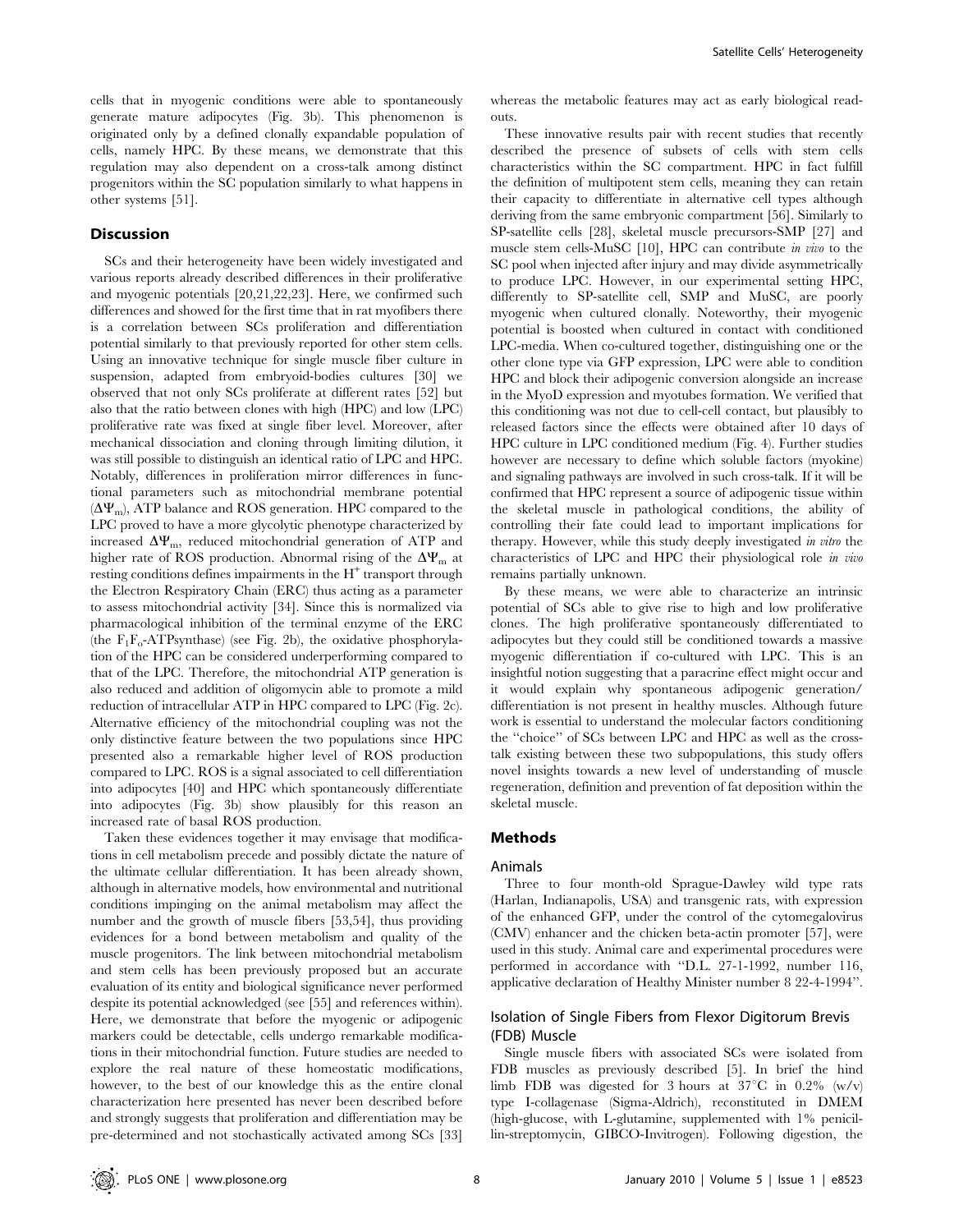muscle was transferred in plating medium (DMEM low-glucose, 10% HS, 1% penicillin-streptomycin, 0.5% chicken embryo extract, GIBCO-Invitrogen) and gently triturated with a widebore pipette to release single myofibers. In each preparation, under phase contrast microscope, 50 single fibers were carefully sucked up through a 100 µl pipette and transferred in a 10 cmplate containing 10 ml of muscle plating medium  $(1^{\circ}$  dilution). Each single fiber was subsequently transferred in another 10 cm plate containing 10 ml of muscle plating medium  $(2^{\circ}$  dilution). Finally, each fiber was collected into one 50 ml Falcon tube with 1 ml of muscle proliferating medium  $(3^{\circ}$  dilution in DMEM lowglucose, 20% FBS, 10% HS, 1% penicillin-streptomycin, GIBCO-Invitrogen, 0.5% chicken embryo extract, MP Biomedicals). Serial dilution was performed in order to avoid the presence of contaminant cells. An aliquot of each preparation was used to perform immunofluorescence staining for CD45, CD163 and CD31 to further exclude respectively macrophages, haematopoietic and endothelial cells contamination after muscle dissociation (1<sup>o</sup> dilution), first (2<sup>o</sup> dilution) and second passage (3<sup>o</sup> dilution).

#### Single Fibers Culture in Suspension in Hanging Drops

Freshly isolated single fibers were transferred with Pasteur pipette to drops of proliferating medium. Each  $30 \mu l$  drop contained only one single fiber devoid of contaminating cells. Twenty drops were made on the upper part of 10 cm Petri dish (Falcon) which was then turned while the lower part of dish was filled with PBS to prevent evaporation, similarly to what is commonly done for embryoid bodies' cultures [30]. Fibers were cultured for 5 days at 37.5°C, 5%  $CO<sub>2</sub>$  in a humidified tissue culture incubator (Heraeus BDD 6220) and then fixed and immunostained.

#### Cloning Satellite Cells from Single Myofibers

Clones of SCs were derived from FDB myofibers of Sprague-Dawley rats (both wild type and GFP-transgenic). For each experiment, 10 myofibers were transferred, after dilution, into a separate tube containing 1 ml DMEM. They were then triturated 20 times using a 18 G needle mounted onto a 1 ml syringe, to disengage SCs [33]. The resulting cell suspension was filtered through a 40  $\mu$ m cell strainer (Falcon) and diluted with 18.2 ml of muscle proliferating medium, and then dispensed into five 96-well petri dishes in 0.2 ml of growth medium (DMEM low-glucose, 20% FBS, 10% HS, 1% penicillin-streptomycin, GIBCO-Invitrogen, 0.5% chicken embryo extract, MP Biomedicals) with limiting dilution (0.5 cell/well). Dishes were incubated at 37.5°C, 5%  $CO_2$  in a humidified tissue culture incubator. Clones were then followed counting the amount of cells at 5, 10 and 20 days with inverted-microscope analysis and Bürker counting chamber. Duplication time was assessed through the formula: duplication time (hours) =  $\Delta t / \log_2$  (number of cells at second count/number of cells at first count), with  $\Delta t$  = interval (in hours) between the first and the second count.

#### Immunofluorescence Analyses

Immunofluorescence analysis was conducted on freshly isolated single myofibers, myofibers cultured in suspension in hanging drops, SCs disengaged from fibers but not cloned and SCs cloned with limiting dilutions. Freshly isolated single myofibers were collected in 0.5 ml DMEM, 5% HS in an Eppendorf tube. Fibers and SCs were fixed with 4% paraformaldehyde (PFA; Sigma-Aldrich) in phosphate buffered saline (PBS, GIBCO-Invitrogen), rinsed in PBS and permeabilized with Triton X-100 (Fluka) 0.5% in PBS. After washing, fibers and/or cells were incubated with primary antibodies overnight at  $4^{\circ}C$  or 1 hour at  $37^{\circ}C$ . Non specific interactions were blocked with 20% goat serum (Vector).

They were then washed and incubated with labeled secondary antibodies for one hour at room temperature. SCs were then mounted with fluorescent mounting medium (DAKO) plus DAPI 100 ng/ml (Sigma-Aldrich). Fibers were collected and moved onto a polilysine microscope slide, and then mounted. Immunofluorescence for Pax7 on isolated single fibers was conducted in order to determine the average number of SCs per fiber. The following primary antibodies were used: mouse anti-rat Pax7 (DSHB, Iowa, dilution 1:50), rabbit anti-rat Myf5 (Santa Cruz, dilution 1:50), rabbit anti-rat MyoD (Santa Cruz, dilution 1:50), rabbit anti-rat desmin (Abcam, dilution 1:50), mouse anti-rat CD45 (Chemicon, dilution 1:50), mouse anti-rat macrophages CD163 (Serotec, dilution 1:50), mouse anti-rat CD31 (Chemicon, dilution 1:50), rabbit anti-rat leptin (Santa Cruz, dilution 1:10), rabbit anti-rat perilipin A (Abcam, dilution 1:500), rabbit anti-rat laminin (Sigma, dilution 1:100). Secondary antibodies used were Alexa Fluor goat anti-mouse 488, Alexa Fluor donkey anti-mouse 594 and Alexa Fluor chicken anti-rabbit 594 (Molecular Probes).

#### Cell Proliferation Assay

For the quantification of cell proliferation we used the Click-iT Edu Breakthrough cell proliferation assay (Invitrogen) based on an analogous of bromodeoxiuridine: EdU (5-ethynyl-2'-deoxyuridine), according to manufacturer's protocol.

#### Standard PCR Analysis

PCR analysis has been conducted on pools of LPC and HPC, in order to get enough material for the assay. Total ribonucleic acid (RNA) was extracted using a kit (Rneasy Micro, Qiagen), following the supplier's instructions from SCs of both LPC and HPC. All material collected (due to the little number of total cells obtained from a single cloning) was firstly treated with Dnase and removal reagents (Ambion, USA) before being reverse-transcribed using Superscript II reverse transcriptase (Invitrogen). Primers used are reported in Table S1.

#### Real-Time PCR

PCR was carried out using a DNA Engine (Opticon 2 Continuous Fluorescence Detection System; MJ Research). Reactions were performed two times with SYBR Green PCR Master Mix (Applied Biosystems) and 5 to 10 ng of cDNA as previously described [58]. Standard curve was obtained using cDNA derived from LPC and HPC for the MRF MyoD, myogenin and UCP-1. Results were normalized by beta-2-microglobulin mRNA content and reported as arbitrary units ratio.

#### Imaging Mitochondrial Membrane Potential

For the majority of experiments, we used tetramethyl rhodamine methyl ester (TMRM, 50 nM, Invitrogen) in ''redistribution mode'' [29]: the dye was allowed to equilibrate and was present continuously. TMRM distributes between cellular compartments in response to different potentials and, at concentrations  $\leq$ 50 nM, the fluorescent signal shows a simple relationship with the dye concentration, so that signal intensity maps to mitochondrial potential. TMRM fluorescence intensity was quantified by removing all background signal by ''thresholding'' and measuring the mean TMRM fluorescence intensity in the pixels containing mitochondria. Thus the signal is independent of mitochondrial mass and only reflects the dye concentration within individual mitochondrial structures. Mitochondrial depolarization is seen as the movement of dye from mitochondria into the cytosol. Experiments were the normalized in response to mitochondrial depolarization by 1  $\mu$ M carbonyl cyanide 4-(trifluoromethoxy)-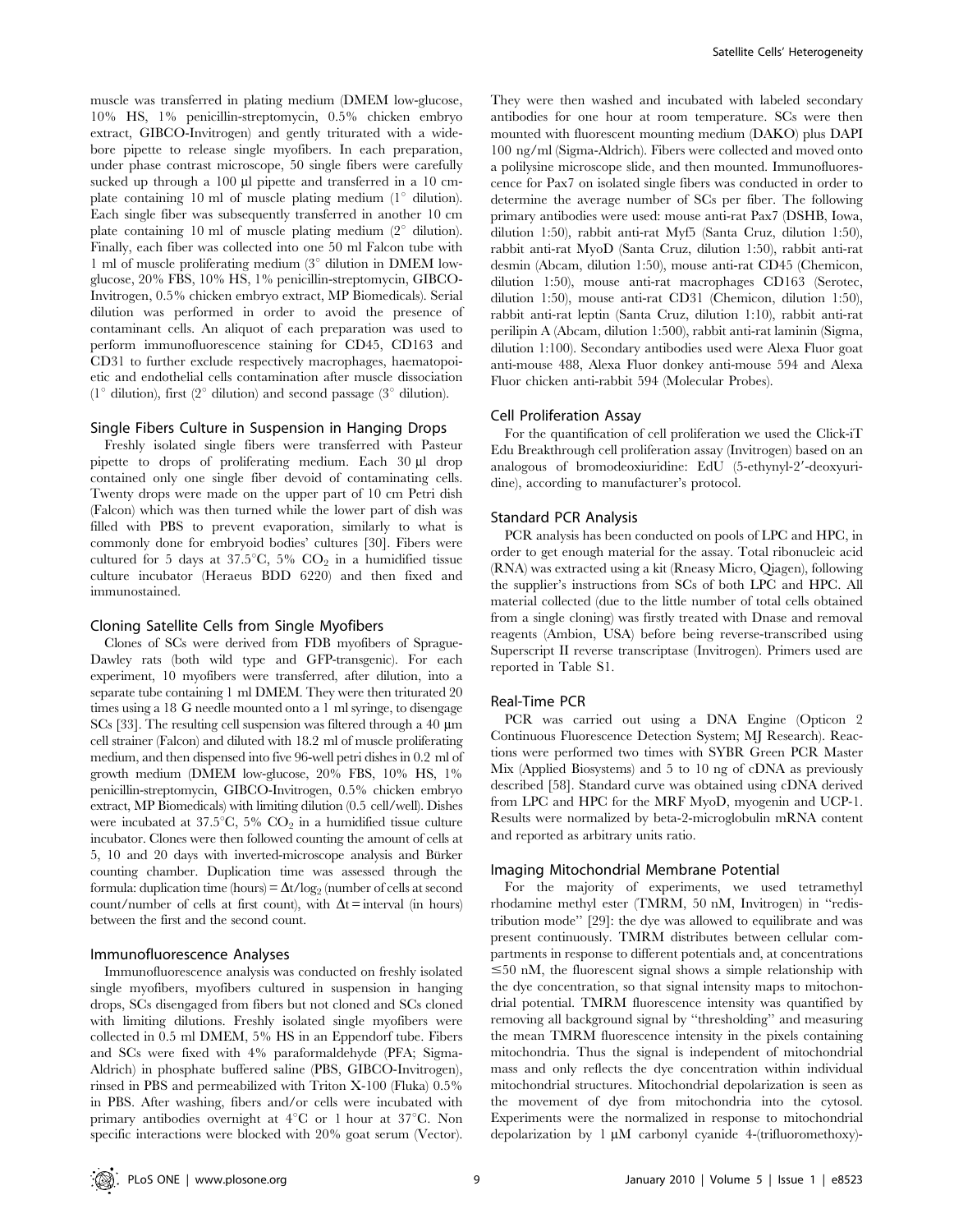phenylhydrazone (FCCP), which was done at the end of every experiment.

# [Mg<sup>2+</sup>]<sub>c</sub> Measurement

For measurements of the free cytosolic  $Mg^{2+}$  concentration  $[Mg^{2+}]_c$  as an index of ATP hydrolysis (since ATP has a higher affinity than ADP for  $Mg^{2+}$ , the  $Mg^{2+}$  sensitive dye Magnesium Green (5 µg/ml; Molecular Probes)  $(K_d=1 \text{ mM})$  was used [37]. Fluorescent images were captured on Zeiss 510 LSM confocal microscope equipped with a 40X oil-immersion lens.

#### ROS Production Measurements

Coverslips were transferred to small chambers for microscopy. Cells were imaged while bathing in a modified HBSS solution containing (in mM) 156 NaCl, 3 KCl, 2 MgSO4, 1.25 KH2PO4, 2 CaCl2, 10 glucose, and 10 HEPES, pH adjusted to 7.35 with NaOH. Dihydroethidium (DHE; 10 µM) was added immediately before the start of an experiment and remained in the solution for the duration. Images were obtained using a Zeiss 510 LSM confocal microscope equipped with a 40X oil-immersion lens. Excitation was provided by the 543 line of the helium-neon laser line and emitted fluorescence collected  $>560$  nm. In all experiments using DHE, data were collected every 10 s. The rate of DHE oxidation was compared between LPC and HPC cells. The rate was calculated in every cell in a field of view was analyzed and included in the final measurements.

### Oil-red-O Staining for Lipid Droplets

Presence of adipose elements in cell culture was determined by Oil-Red-O staining (Sigma-Aldrich) [59]. The slides were fixed in 10% formalin for 1 hour, washed in deionized water, and airdried. The cells were incubated with Oil-Red-O staining solution for 15 min, counterstained with Mayer's hematoxylin (pH 4), and rinsed in deionized water.

#### In Vivo Experiments

In order to test SCs muscle regeneration potential, a model of muscle damage was tested similarly to what previously described [60]. Six Sprague-Dawley female rats were injected with  $150 \mu$  of bupivacain 0.5% (w/v, with adrenalin 5 g/ml) in both tibialis anterioris (TA) muscles. After 3 days a pool of HPC GFP+ SC clones (20000 cells) and a pool of LPC GFP+ SC clones (20000 cells), counted after trypsinization, were resuspended in 50 µl of DMEM, and injected separately in left and right TA muscles respectively. Animals were left for 3 weeks, then they were sacrificed and TA muscles were collected, fixed in PFA 2% for 1 hour and left in sucrose 30% overnight. The following day muscles were frozen in isopentane cooled in liquid nitrogen, and subsequently processed using a criostate (Leica) to produce 10  $\mu$ m sections for staining. GFP-positive fibers have been counted for each muscle section, and average number of positive fibers for each of the six animals has been evaluated.

# HPC-LPC Co-Cultures and HPC in LPC Conditioned Medium

Twenty single HPC were co-cultured with 20 single LPC. Each HPC has been detached with trypsin and seeded on a single LPC. Every experiment has been performed in a single well of 96-well plate (Falcon). Culture of 20 HPC in LPC-conditioned medium has also been performed. LPC-conditioned medium was prepared filtering the supernatant of culture of LPC with  $0.22 \mu m$  syringe filters (Nalgene) mounted on 2 ml-syringes (Falcon), in order to avoid any LPC-cell contamination in HPC. LPC-conditioned

medium was added to HPC very 2 days for all the period of culture (20 days).

# Microscope and Imaging System

Phase-contrast and hystological analyses were conducted using an inverted microscope (Olympus IX71); immunofluorescence analyses were performed using a direct microscope (Leica B5000). GFP-positive fibers were counted through analysis for GFP epifluorescence.

Statistical analysis. Data are presented as mean $\pm$ s.d. Comparison between groups used the t-test assuming two-tailed distribution, with an alpha level of 0.05.

# Supporting Information

Table S1 The primers were built from information taken from: http://frodo.wi.mit.edu/cgibin/primers3/primer3\_wwwcgi web site.

Found at: doi:10.1371/journal.pone.0008523.s001 (0.04 MB DOC)

**Figure S1** 20 drops with a single myofiber were posed on the top of a petri dish. It was then turned, in order to perform a suspension culture in hanging drops. After 5 days SCs emanate from the fiber and clones were easily distinguishable between LPC and HPC.

Found at: doi:10.1371/journal.pone.0008523.s002 (0.08 MB DOC)

Figure S2 Isolated FDB fibers were immunostained for Pax7 and DAPI. SCs were counted in order to evaluate the average amount present per single, isolated fiber (as in Fig. 1). Diagram shows the average amount of SCs on fiber (F column) and after fiber disaggregation and isolation (AI column, mean $\pm$ s.d.).

Found at: doi:10.1371/journal.pone.0008523.s003 (0.04 MB DOC)

Figure S3 SCs released from isolated myofibers were seeded on gelatin-coated slides, and then immunofluorescence for the canonical marker Pax7 and the myogenic markers Myf5 and MyoD were performed. Diagram indicates percentage of positive cells (mean  $\hat{A} \pm s.d.$ ).

Found at: doi:10.1371/journal.pone.0008523.s004 (1.03 MB DOC)

Figure S4 Freshly isolated SCs were immunostained for haematopoietic cell marker CD45, macrophage marker CD163 and endothelial marker CD31, at each of the 3 passages of dilution (see Materials and Methods). They resulted negative for all contaminant cell markers immediately after the second passage. Found at: doi:10.1371/journal.pone.0008523.s005 (15.29 MB DOC)

**Figure S5** HPC clones  $(n = 10)$  were sub-cloned in 96-well dishes with limiting dilutions. After 10 days of culture it was possible to distinguish LPC (left) and HPC (center), the latter with adipogenic potential. Their relative proportion was evaluated and reported in diagram (right, mean  $\hat{A} \pm s.d.,$  \*\*\*p $\leq 0.001$ ). In the table below the developmental potential of each single sub-cloning is reported.

Found at: doi:10.1371/journal.pone.0008523.s006 (0.88 MB DOC)

Figure S6 When the number of Pax7+/GFP+ cells was evaluated after LPC and HPC injection we could not observe any significant difference as reported in the diagram (mean  $\hat{A} \pm s.d.$ ).

Found at: doi:10.1371/journal.pone.0008523.s007 (0.06 MB DOC)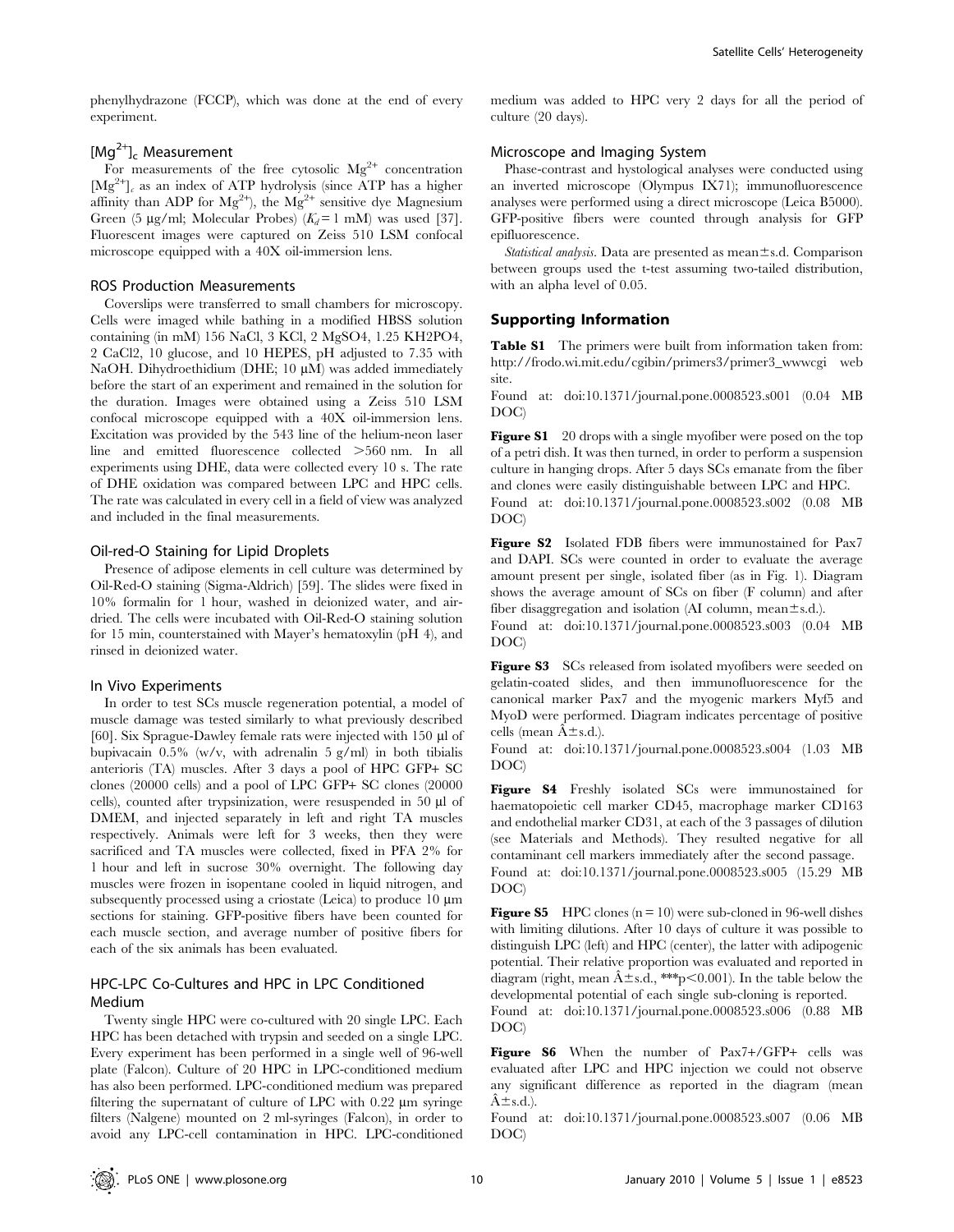# Acknowledgments

We thank Prof. Neil Stickland for his invaluable contributions to the work and for useful discussion and Dr. Mark Bishay for the critical reading.

#### References

- 1. Seale P, Sabourin LA, Girgis-Gabardo A, Mansouri A, Gruss P, et al. (2000) Pax7 is required for the specification of myogenic cells. Cell 102: 777–786.
- 2. Bischoff R, Heintz C (1994) Enhancement of skeletal muscle regeneration. Dev Dyn 201: 41–54.
- 3. Mauro A (1961) Satellite cell of skeletal muscle fibers. J Biophys Biochem Cytol 9: 493–495.
- 4. Appell HJ, Forsberg S, Hollmann W (1988) Satellite cell activation in human skeletal muscle after training: evidence for muscle fiber neoformation. Int J Sports Med 9: 297–299.
- 5. Rosenblatt JD, Yong D, Parry DJ (1994) Satellite cell activity is required for hypertrophy of overloaded adult rat muscle. Muscle Nerve 17: 608–613.
- 6. Schultz E (1985) Satellite cell in normal, regenerating and dystrophic muscle. Adv Exp Med Biol 182: 73–84.
- 7. Schultz E, Lipton BH (1982) Skeletal muscle satellite cells: changes in proliferation potential as a function of age. Mech Ageing Dev 20: 377–383.
- 8. Gibson MC, Schultz E (1983) Age-related differences in absolute numbers of skeletal muscle satellite cells. Muscle Nerve 6: 574–580.
- 9. Morlet K, Grounds MD, McGeachie JK (1989) Muscle precursor replication after repeated regeneration of skeletal muscle in mice. Anat Embryol (Berl) 180: 471–478.
- 10. Sacco A, Doyonnas R, Kraft P, Vitorovic S, Blau HM (2008) Self-renewal and expansion of single transplanted muscle stem cells. Nature 456: 502–506.
- 11. Schultz E, Jaryszak DL (1985) Effects of skeletal muscle regeneration on the proliferation potential of muscle satellite cells. Mech Ageing Dev 30: 63–72.
- 12. Grounds MD, Yablonka-Reuveni Z (1993) Molecular and cell biology of skeletal muscle regeneration. Mol Cell Biol Hum Dis Ser 3: 210–256.
- 13. Asakura A, Komaki M, Rudnicki M (2001) Muscle satellite cells are multipotential stem cells that exhibit myogenic, osteogenic, and adipogenic differentiation. Differentiation 68: 245–253.
- 14. De Coppi P, Milan G, Scarda A, Boldrin L, Centobene C, et al. (2006) Rosiglitazone modifies the adipogenic potential of human muscle satellite cells. Diabetologia 49: 1962–1973.
- 15. Singh NK, Chae HS, Hwang IH, Yoo IM, Ahn CN, et al. (2007) Transdifferentiation of porcine satellite cells to adipoblasts with ciglitizone. J Anim Sci 85: 1126–1135.
- 16. Kuang S, Kuroda K, Le Grand F, Rudnicki MA (2007) Asymmetric self-renewal and commitment of satellite stem cells in muscle. Cell 129: 999–1010.
- 17. Beauchamp JR, Heslop L, Yu DS, Tajbakhsh S, Kelly RG, et al. (2000) Expression of CD34 and Myf5 defines the majority of quiescent adult skeletal muscle satellite cells. J Cell Biol 151: 1221–1234.
- 18. Rouger K, Brault M, Daval N, Leroux I, Guigand L, et al. (2004) Muscle satellite cell heterogeneity: in vitro and in vivo evidences for populations that fuse differently. Cell Tissue Res 317: 319–326.
- 19. Heslop L, Morgan JE, Partridge TA (2000) Evidence for a myogenic stem cell that is exhausted in dystrophic muscle. J Cell Sci 113: 2299–2308.
- 20. Molnar G, Ho ML, Schroedl NA (1996) Evidence for a multiple satellite cell population and a non-myogenic cell type that is regulated differently in regenerating and growing skeletal muscle. Tissue Cell 28: 547–556.
- 21. Grounds MD, McGeachie JK (1987) A model of myogenesis in vivo, derived from detailed autoradiographic studies of regenerating skeletal muscle, challenges the concept of quantal mitosis. Cell Tissue Res 250: 563–569.
- 22. Rantanen J, Hurme T, Lukka R, Heino J, Kalimo H (1995) Satellite cell proliferation and the expression of myogenin and desmin in regenerating skeletal muscle: evidence for two different populations of satellite cells. Lab Invest 72: 341–347.
- 23. Schultz E (1996) Satellite cell proliferative compartments in growing skeletal muscle. Dev Biol 175: 84–94.
- 24. Cornelison DD, Wold BJ (1997) Single-cell analysis of regulatory gene expression in quiescent and activated mouse skeletal muscle satellite cells. Dev Biol 191: 270–283.
- 25. Cooper RN, Tajbakhsh S, Mouly V, Cossu G, Buckingham M, et al. (1999) In vivo satellite cell activation via Myf5 and MyoD in regenerating mouse skeletal muscle. J Cell Sci 112: 2895–2901.
- 26. Day K, Shefer G, Richardson JB, Enikolopov G, Yablonka-Reuveni Z (2007) Nestin-GFP reporter expression defines the quiescent state of skeletal muscle satellite cells. Dev Biol 304: 246–259.
- 27. Cerletti M, Jurga S, Witczak CA, Hirshman MF, Shadrach JL, et al. (2008) Highly efficient, functional engraftment of skeletal muscle stem cells in dystrophic muscle. Cell 134: 37–47.
- 28. Tanaka KK, Hall JK, Troy AA, Cornelison DD, Majka SM, et al. (2009) Syndecan-4-expressing muscle progenitor cells in the SP engraft as satellite cells during muscle regeneration. Cell Stem Cell 4: 217–225.
- 29. Duchen MR, Surin A, Jacobson J (2003) Imaging mitochondrial function in intact cells. Methods Enzymol 361: 353–389.

# Author Contributions

Conceived and designed the experiments: CAR MC RV PDC. Performed the experiments: CAR MP AD KA AG MS CF AM GM MC MC. Analyzed the data: MP AD KA AG MC. Contributed reagents/materials/ analysis tools: SS MC. Wrote the paper: SS MC PDC.

- 30. Keller GM (1995) In vitro differentiation of embryonic stem cells. Curr Opin Cell Biol 7: 862–869.
- 31. De Coppi P, Bartsch G, Siddiqui MM, Xu T, Santos CC, et al. (2007) Isolation of amniotic fluid stem cell lines with potential for therapy. Nat Biotechnol 25: 100–106.
- 32. Zammit PS, Heslop L, Hudon V, Rosenblatt JD, Tajbakhsh S, et al. (2002) Kinetics of myoblast proliferation show that resident satellite cells are competent to fully regenerate skeletal muscle fibers. Exp Cell Res 281: 39–49.
- 33. Shefer G, Wleklinski-Lee M, Yablonka–Reuveni Z (2004) Skeletal muscle satellite cells can spontaneously enter an alternative mesenchymal pathway. J Cell Sci 117: 5393–5404.
- 34. Campanella M, Casswell E, Chong S, Farah Z, Wieckowski MR, et al. (2008) Regulation of the mitochondrial structure and function by the  $F_1F_0$ -ATPase inhibitor protein, IF1. Cell Metab 8: 13–25.
- 35. Campanella M, Seraphim A, Abeti R, Casswell E, Echave P, et al. (2009) IF1, the endogenous regulator of the  $F_1F_0$ -ATP synthase, defines mitochondrial volume fraction in HeLa cells by regulating autophagy. Biochim Biophys Acta 1787: 393–401.
- 36. Jouaville LS, Pinton P, Bastianutto C, Rutter GA, Rizzuto R (1999) Regulation of mitochondrial ATP synthesis by calcium: evidence for a long-term metabolic priming. Proc Natl Acad Sci USA 96: 13807–13812.
- 37. Leyssens A, Nowicky AV, Patterson L, Crompton M, Duchen MR (1996) The relationship between mitochondrial state, ATP hydrolysis,  $[Mg^{2+}]$ i and  $[Ca^{2+}]$ i studied in isolated cardiomyocytes. J Physiol 496: 111–128.
- 38. Zhivotovsky B, Orrenius S (2009) The Warburg effect returns to a cancer stage. Semin Cancer Biol 19: 1–3.
- 39. Pelicano H, Carney D, Huang P (2008) ROS stress in cancer cells and therapeutic applications. Drug Resist Updat 7: 97–110.
- 40. Aguiari P, Leo S, Zavan B, Vindigni V, Rimessi A, et al. (2008) High glucose induces adipogenic differentiation of muscle-derived stem cells. Proc Natl Acad Sci USA 105: 1226–1231.
- 41. Bindokas VP, Jordan J, Lee CC, Miller RJ (1996) Superoxide production in rat hippocampal neurons: selective imaging with hydroethidine. J Neurosci 16: 1324–1336.
- 42. Kinkel AD, Fernyhough Me, Helterline DL, Vierck JL, Oberg KS, et al. (2004) Oil-red-O stains non-adipogenic cells: a precautionary note. Cytotechnology 46: 49–56.
- 43. Seale P, Bjork B, Yang W, Kajimura S, Chin S, et al. (2008) PRDM16 controls a brown fat/skeletal muscle switch. Nature 454: 961–967.
- 44. Shinin V, Gayraud-Morel B, Gomes D, Tajbakhsh S (2006) Asymmetric division and cosegregation of template DNA strands in adult muscle satellite cells. Nat Cell Biol 8: 677–687.
- 45. Collins CA, Olsen I, Zammit PS, Heslop L, Petrie A, et al. (2005) Stem cell function, self-renewal, and behavioral heterogeneity of cells from the adult muscle satellite cell niche. Cell 122: 289–301.
- 46. Montarras D, Morgan J, Collins C, Relaix F, Zaffran S, et al. (2005) Direct isolation of satellite cells for skeletal muscle regeneration. Science 309: 2064–2067.
- 47. Gallagher D, Kelley DE, Yim JE, Spence N, Albu J, et al. (2009) Adipose tissue distribution is different in type 2 diabetes. Am J Clin Nutr 89: 807–814.
- 48. Freda PU, Shen W, Heymsfield SB, Reyes-Vidal CM, Geer EB, et al. (2008) Lower visceral and subcutaneous but higher intermuscular adipose tissue depots in patients with growth hormone and insulin-like growth factor I excess due to acromegaly. J Clin Endocrin Metab 93: 2334–2343.
- 49. Hilton TN, Tuttle LJ, Bohnert KL, Mueller MJ, Sinacore DR (2008) Excessive adipose tissue infiltration in skeletal muscle in individuals with obesity, diabetes mellitus, and peripheral neuropathy: association with performance and function. Phys Ther 88: 1336–1344.
- 50. Gauthier MS, Miyoshi H, Souza SC, Cacicedo JM, Saha AK, et al. (2008) AMP-activated protein kinase is activated as a consequence of lipolysis in the adipocyte: potential mechanism and physiological relevance. J Biol Chem 283: 16514–16524.
- 51. Diamond JM (1982) Transcellular cross-talk between epithelial cell membranes. Nature 300: 683–685.
- 52. McKenzie JL, Gan OI, Doedens M, Wang JC, Dick JE (2006) Individual stem cells with highly variable proliferation and self-renewal properties comprise the human hematopoietic stem cell compartment. Nat Immunol 7: 1225–1233.
- 53. Hammond CL, Simbi BH, Stickland NC (2007) In ovo temperature manipulation influences embryonic motility and growth of limb tissues in the chick (Gallus gallus). J Exp Biol 210: 2667–2675.
- 54. Maltby V, Somaiya A, French NA, Stickland NC (2004) In ovo temperature manipulation influences post-hatch muscle growth in the turkey. Br Poult Sci 45: 491–498.